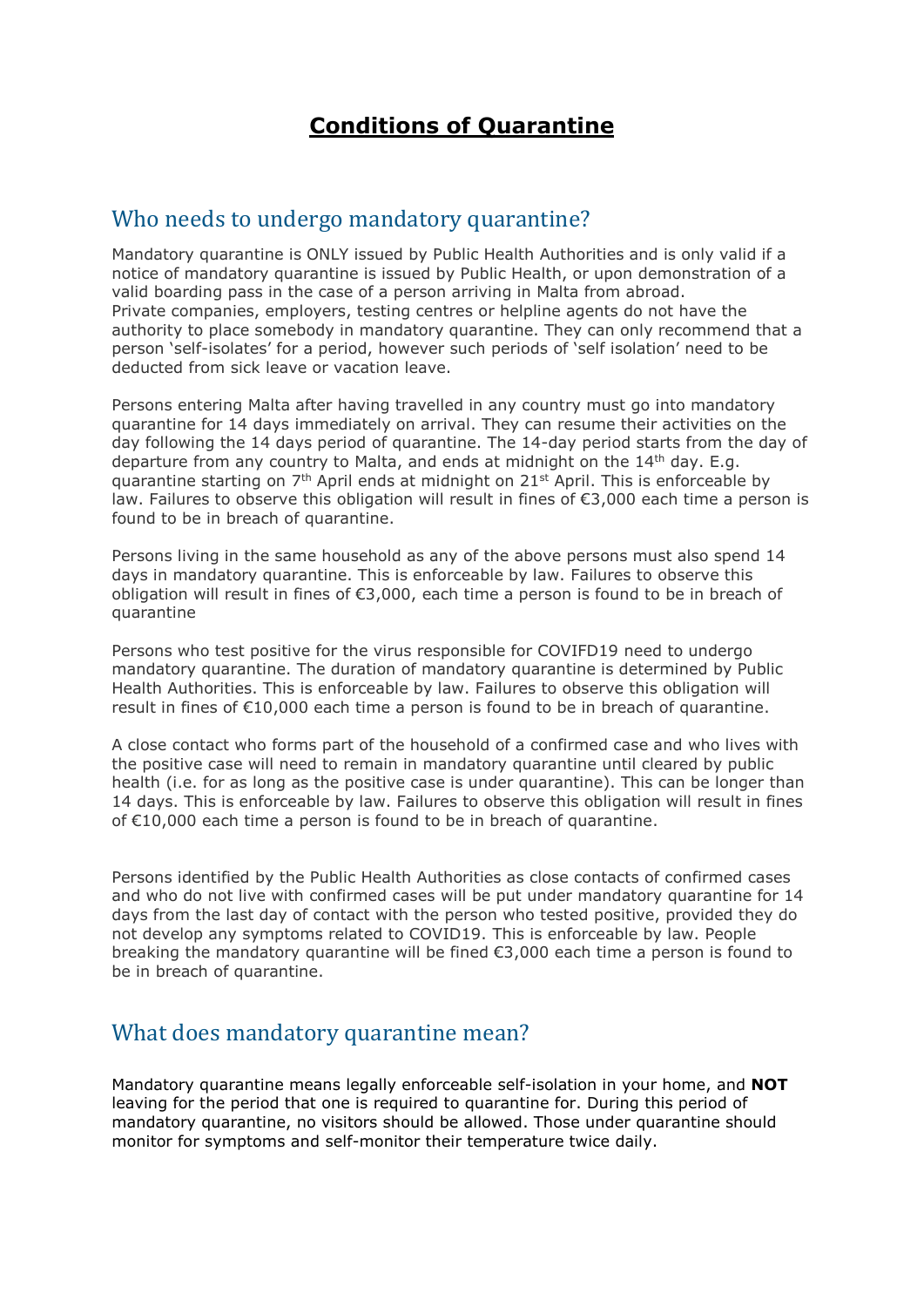## Does this mean my family or other people I live with also need to undergo quarantine?

Yes, all the other members living in the same household must undergo mandatory quarantine as well.

### When does the mandatory quarantine related to travel end?

People who are in mandatory quarantine due to travel, and have never tested positive for COVID-19, can resume their activities on the day following the 14-day period of quarantine, provided they do not develop any symptoms related to COVID-19. The 14 day period starts from the day of departure from any country to Malta and ends at midnight on the  $14<sup>th</sup>$  day. E.g. quarantine starting on  $7<sup>th</sup>$  April ends at midnight on  $21<sup>st</sup>$ April. This also applies to persons living in the same household, as any of the above persons must also spend 14 days in mandatory quarantine.

## When does the mandatory quarantine related to a close contact of a COVID 19 positive person end?

This depends on whether the person identified by the Public Health Authorities as being close contacts of confirmed cases lives in the same household as the confirmed case.

Persons identified by the Public Health Authorities as close contacts of confirmed cases who are not living in the same household will be put under mandatory quarantine for 14 days from the last day of contact with the positive case, provided they do not develop any symptoms related to COVID19.

Persons living in the same household as the positive case (i.e. household contacts) must remain in mandatory quarantine as long as the positive case him/herself is in mandatory quarantine. Household contacts should therefore expect to spend a minimum of 21 days in mandatory quarantine, or possibly longer, depending on when the Public Health Authorities release the positive case from mandatory quarantine. This period of mandatory quarantine may be reset if another member of the household tests positive for Covid19 during the quarantine period.

## When does the mandatory quarantine of a COVID19 positive person end?

For people who have tested positive for COVID19, the duration of mandatory quarantine is subject to the assessment carried out by the clinical team and by Public Health **Authorities** 

### When does the mandatory quarantine related to a household member of a COVID19 positive person end?

Household members who live with a person recovering from COVID-19 also need to follow the same quarantine procedures as that of the COVID 19 person as outlined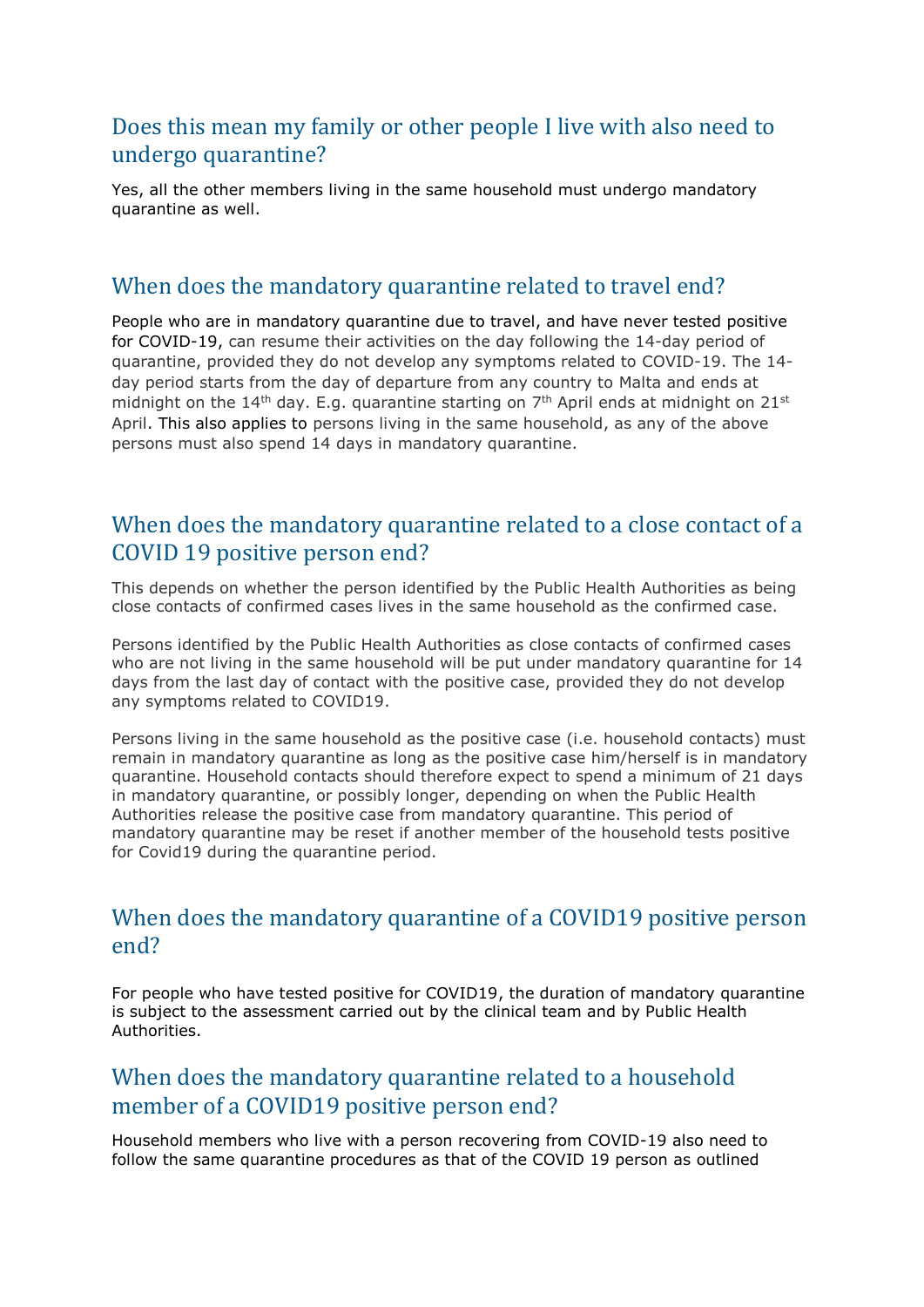above. They will also be released from home isolation at the same time as the person with COVID-19.

#### Why is Staying at home very important?

Staying at home helps to protect your friends, colleagues and the wider community. It will also help to control the spread of the virus. This may be difficult or frustrating, but there are things that you can do to make it easier. These include:

- Asking friends or family to drop off anything you need or order supplies online. Alternatively, you can 21411411 for assistance. Make sure any deliveries are left outside your home for you to collect.
- Keeping in touch with friends and family over the phone or through social media.
- Keeping yourself busy by cooking, reading online learning and watching films.
- Taking online courses or classes to help you to exercise in your home.

## Keeping spirits up while in quarantine

Being under quarantine can be frightening, particularly for young children. Suggestions include:

- Talk to the other members of the family about the infection. Understanding novel coronavirus will reduce anxiety.
- Reassure young children using age-appropriate language.
- Keep up a normal daily routine as much as possible.
- Think about how you have coped with difficult situations in the past and reassure yourself that you will cope with this situation too.

## Reducing boredom while in quarantine

Being confined to home for an extended period can cause boredom, stress and conflict. Suggestions include:

- Arrange with your employer to work from home, if possible.
- Ask your child's school to supply assignments, work sheets and homework by email.
- Don't rely too heavily on the television and technology. Treat quarantine as an opportunity to do some of those things you never usually have time for, such as board games, craft, drawing and reading.
- Exercise regularly. Options could include dancing, floor exercises, yoga, walking around the garden or using home exercise equipment, such as a stationary bicycle, if you have it. Exercise is a proven treatment for stress and depression.
- Keep in touch with family members and friends via telephone, email or social media.

#### What do I do if I am in quarantine and develop symptoms?

If you develop any of the following symptoms:

- fever
- cough
- shortness of breath
- Tiredness
- Sore throat